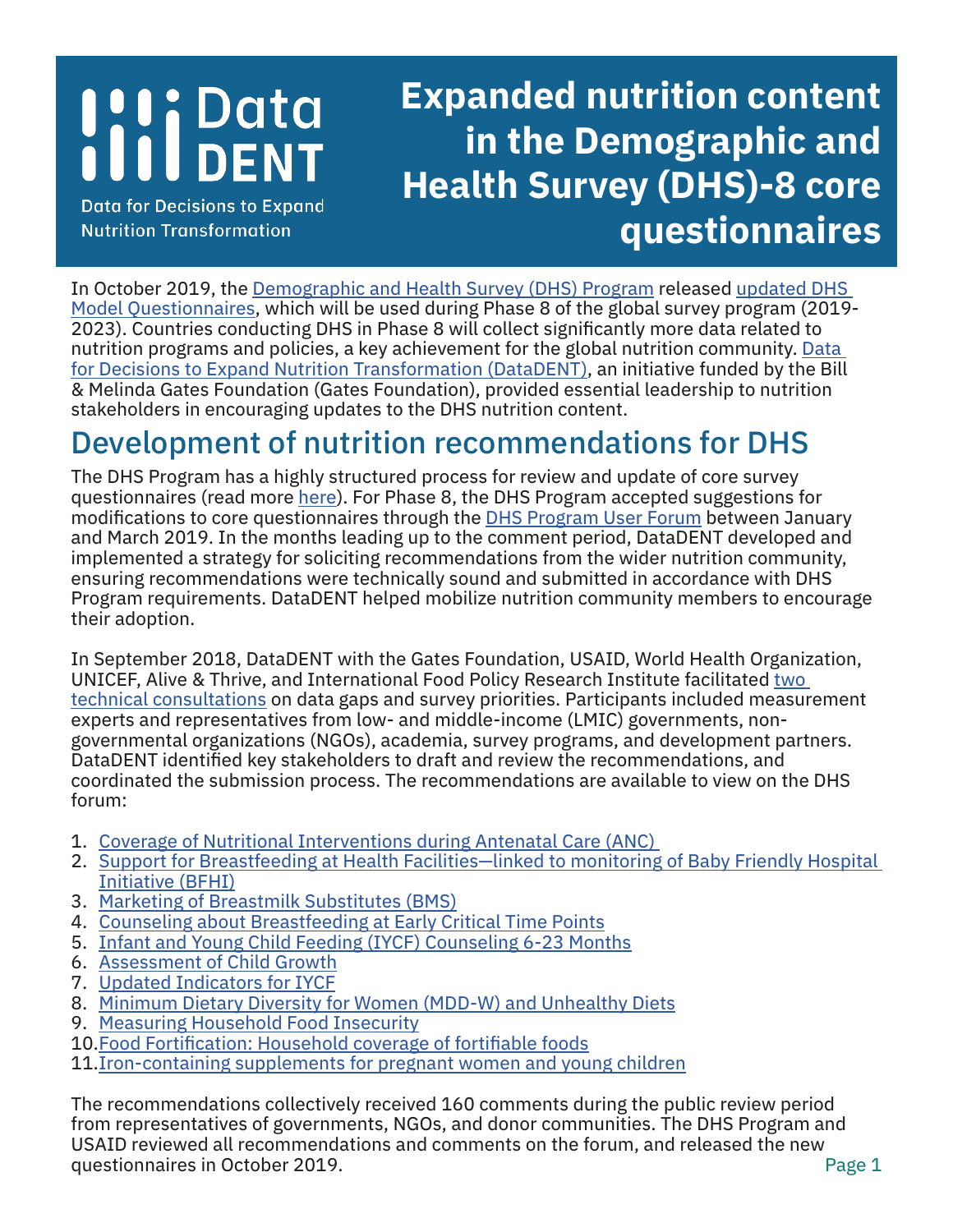#### Outcome of DataDENT-coordinated recommendations to DHS-8 core questionnaires

| <b>Topic</b>                                                                                        | <b>Included in DHS-8</b>                                                                                                                                                                                                                                                               | <b>Not included in DHS-8</b>                                                                                                                                           |
|-----------------------------------------------------------------------------------------------------|----------------------------------------------------------------------------------------------------------------------------------------------------------------------------------------------------------------------------------------------------------------------------------------|------------------------------------------------------------------------------------------------------------------------------------------------------------------------|
| Coverage<br>of nutrition<br>interventions<br>during ANC                                             | Nutrition and breastfeeding<br>$\bullet$<br>counseling during pregnancy<br>(0418)<br>Receipt of food or cash assistance<br>during pregnancy (Q430)                                                                                                                                     | Monitoring of weight gain during<br>pregnancy<br>Specific type of food or cash<br>assistance received during<br>pregnancy                                              |
| Support for<br>breastfeeding at<br>health facilities<br>- linked to<br>monitoring of<br><b>BFHI</b> | Nutrition and breastfeeding<br>$\bullet$<br>counseling during pregnancy<br>(0418)<br>Time length of skin-to-skin contact<br>$\bullet$<br>(0440)<br>Improved wording to postnatal<br>breastfeeding counseling question<br>(0473)                                                        | Rooming-in<br>Referral to community support<br>for breastfeeding<br>Bottle feeding and solid/semi-<br>solid/soft foods questions asked<br>to more children than needed |
| Marketing of BMS                                                                                    | Not accepted<br>$\bullet$                                                                                                                                                                                                                                                              | Exposure to promotion of BMS                                                                                                                                           |
| Counseling about<br>breastfeeding at<br>early critical time<br>points                               | Breastfeeding counseling during<br>$\bullet$<br>pregnancy (Q418)<br>Improved wording to postnatal<br>breastfeeding counseling question<br>(0473)                                                                                                                                       | Breastfeeding counseling and<br>$\bullet$<br>observation during first month<br>postpartum                                                                              |
| <b>IYCF counselling</b><br>6-23 months                                                              | Any IYCF counseling received in<br>$\bullet$<br>last 6 months (Q641)                                                                                                                                                                                                                   | Receipt of specific IYCF<br>$\bullet$<br>messages                                                                                                                      |
| Assessment of<br>child growth                                                                       | Growth monitoring or malnutrition<br>$\bullet$<br>screening) during past 3 months<br>(weight, length/height, mid upper<br>arm circumference (Q607)                                                                                                                                     |                                                                                                                                                                        |
| <b>Updated IYCF</b><br>indicators                                                                   | Dietary recall significantly<br>$\bullet$<br>expanded to account for<br>consumption of unhealthy<br>foods (e.g. processed meats,<br>candy, pastries, fried foods) and<br>sweet drinks (e.g. chocolate or<br>flavored drinks, sodas, and other<br>sweetened beverages) (Q636 &<br>Q637) |                                                                                                                                                                        |
| <b>Women's Dietary</b><br>Quality (MDD-W<br>and unhealthy<br>diets)                                 | Dietary recall of food groups<br>$\bullet$<br>consumed by women of<br>reproductive age that can be used<br>to calculate MDD-W and indicators<br>of unhealthy food (Q643)                                                                                                               |                                                                                                                                                                        |
| Measuring<br>household food<br>insecurity                                                           |                                                                                                                                                                                                                                                                                        | <b>Food Insecurity Experience</b><br>Scale (FIES) is being proposed<br>for an optional DHS module                                                                      |